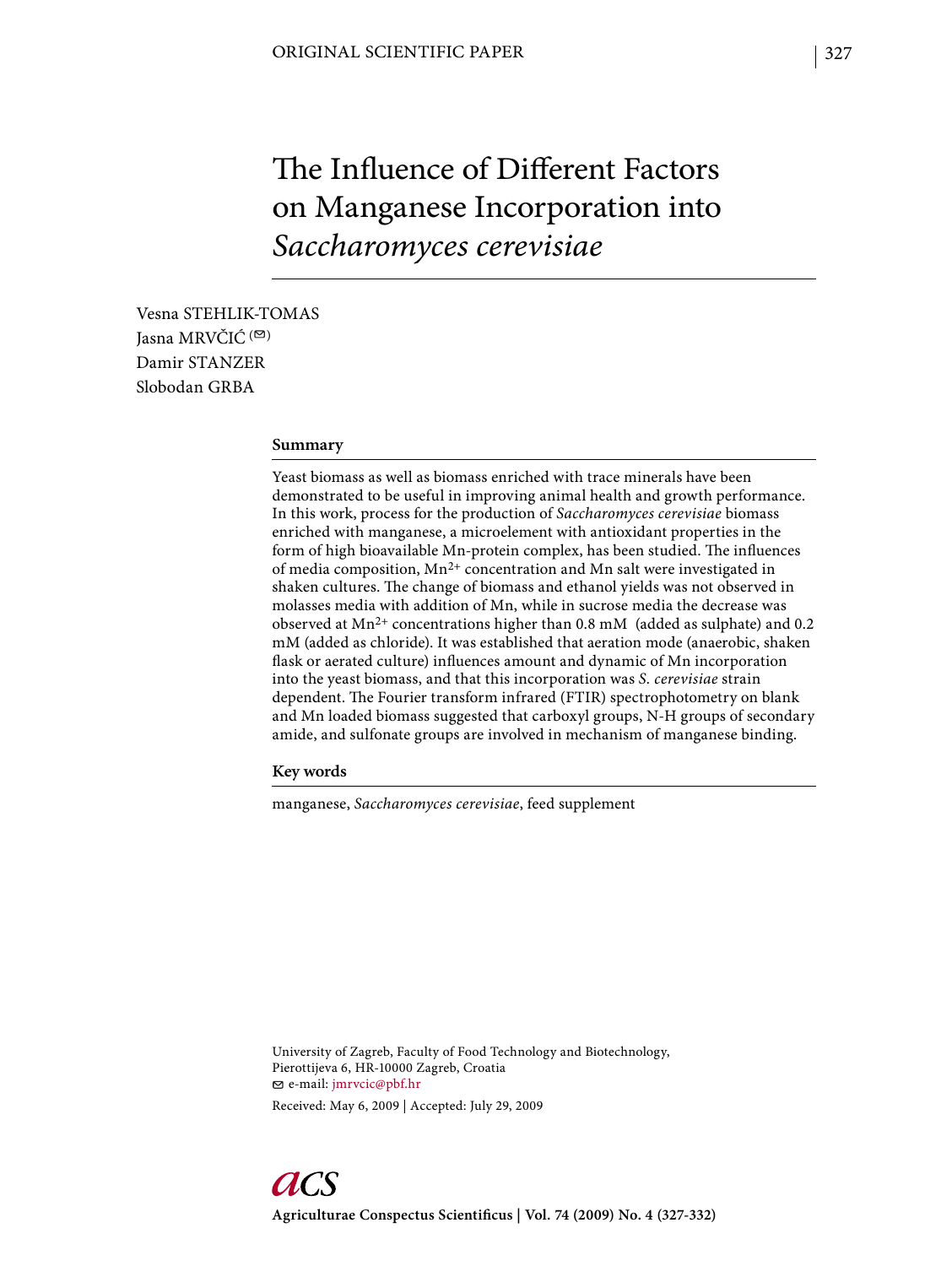## **Introduction**

The role of trace elements in the metabolism of microorganisms and higher organisms has been well documented. As structural and/or functional constituents of numerous metalloproteins, enzymes, hormones or vitamins, trace elements are involved in many metabolic processes (Simić and Budić, 2003). Certain ions also neutralize electrostatic forces present in various cellular anionic units. Because of that, microelements have been recognised as an essential dietary supplement in human and animal nutrition, providing beneficial effects on the health.

Manganese is a cofactor important for several key enzymes, especially for one of the body's superoxide dismutases (Mn-SOD). Mn deficiency causes damage to mitochondrial membrane in mammals, due to decrease of Mn-SOD activity that results in increased lipid peroxidation and reduced antioxidant potential. On the other hand, Mn supplementation resulted in significant increase of human lymphocyte Mn-SOD activity and also in Mn-SOD activity in selected brain regions (Husain, 1997). Manganese is rather poorly absorbed; in human body it is only 1-4 % of dietary intake. Absorption is facilitated by chelating agents and antagonised by diets high in calcium, iron and phosphorus (Underwood, 1962). The dietary deficiencies in animals and poultry can also result in retarded growth, impaired lipid metabolism, reproduction and glucose tolerance (Freeland-Graves and Llanes, 1994), thus suggesting that the consumption of recommended daily manganese intake is highly important.

Pharmacological preparations of trace elements now available on the market contain non-organic and organic salts in the form of chlorides, oxides, carbonates and lactates. Still, they are characterised by a low availability for human and animal organism; whereas microelements bounded in the form of protein complexes (metalloproteins or bioplexes) are highly bioavailable and have a better resumption from the digestive tract of humans and animals (Dobrzanski and Jamroz, 2003). *Saccharomyces cerevisiae* represents a valuable supplement to human diet because of high content of proteins and vitamins. It is known for its ability to accumulate metal ions from aqueous solutions and to form organically bounded microelements (Mrvčić et al., 2007; Stehlik-Tomas et al., 2003). The efficiency of metal uptake by biomass depends on the chemistry of the metal ions, the specific surface properties of the organisms, cell physiology and physicochemical influences from the environment (Godlewska-Zlkiewicz, 2006). Yeast cells bind double valence metals on their outer surface (biosorption) due to the phosphomannan content in their cell walls and the presence of free carboxyl, hydroxyl, amine, phosphate and hydrosulphide groups in the surface proteins (Blackwell et al., 1995). The highest biosorption of microelements from the medium usually takes place in the first period of biomass cultivation. This stage involves the accumulation of metal ions on the outer surface of a cell and their binding with intramicrofibrillar structures of the cell wall by adsorption, complexing, ion exchange and precipitation. The process is fast and temperature and energy independent. After that, a slower binding of microelements with intracellular structures takes place (bioaccumulation) (Blackwell et al., 1995).

The aim of the present study was to evaluate the optimal growth conditions and suitable source of manganese enrichment of the yeast biomass (with manganese) as a promising mineral food and feed supplement. Additionally, the mechanism of Mn-biomass interaction was investigated by FTIR method.

# **Materials and methods**

## **Inoculum preparation**

*Saccharomyces cerevisiae* strains TVG4 and SM2 used in this work were taken from the culture collection of the Faculty of Food Technology and Biotechnology, University of Zagreb. The yeasts were maintained on slant agar yeast medium (YM) containing (in g/L): glucose - 20; bactopeptone - 10; yeast extract, 5 and agar - 20. For the inocula preparation the yeasts strains were reinoculated from agar slants into test tubes each containing 10 mL of sterile liquid YM and incubated in a thermostat at 30  $\rm{^0C}$  for 24 h. After that 200 mL of sterile liquid YM in 500 mL Erlenmeyer flasks were inoculated with 5 % of the obtained inocula. Flasks were shaken on a rotary shaker at 150 rpm and 30  $\rm{^0C}$  for 12 h. Such prepared inocula were used in fermentation experiments.

## **Batch Process**

The composition of the basal medium (BM) for yeast cultivations was (in g/L): sucrose – 50; bactopeptone – 10; yeast extract - 5. The composition of the molasses medium (MM) was (in g/L): molasses – 90 (corresponding to 50 g/L sucrose);  $(NH_4)_2HPO_4 - 10$ ;  $(NH_4)_2SO_4 - 5$ . The medium was sterilised at 121  ${}^{0}$ C for 10 min. After cooling to 30  ${}^{0}$ C, it was inoculated with about 1 g yeast dry matter /L. The batch processes were performed in 500 mL Erlenmeyer flasks with 200 mL of BM or MM. Cultivations were performed in BM or MM with and without addition of  $Mn^{2+}$  (added as  $MnSO_4$  or  $MnCl_2$ ), in static conditions (thermostat), shaken cultures (shaker, at 150 rpm) or aerated cultures (bioreactor, at 400 rpm and 3 l air/Lmin ) and at 30<sup>0</sup>C during 12 hours. There were three runs referring to various  $Mn^{2+}$  concentrations (0–2.4 mM). After fermentation, yeast biomass was washed twice with deionised water. Samples were analysed three times in parallel for yeast biomass (expressed as biomass dry matter) and ethanol concentrations.

## **Analysis**

The yeast dry matter was determined by drying the yeast biomass at 105  $\rm{^0C}$  to a constant weight after centrifuging 5 mL of samples at 2325 g for 10 min on a portable centrifuge. Ethanol concentration in the medium was determined by alcohol dehydrogenase method (Bergmeyer, 1974). Manganese ion concentrations in yeast cells were analysed using a "Varian" Spectra AA 300 Atomic Absorption Spectrophotometer (Varian Techton Pty. Limited, Mulgrave, Australia). Manganese concentrations were determined by reference to an appropriate standard metal solution. As qual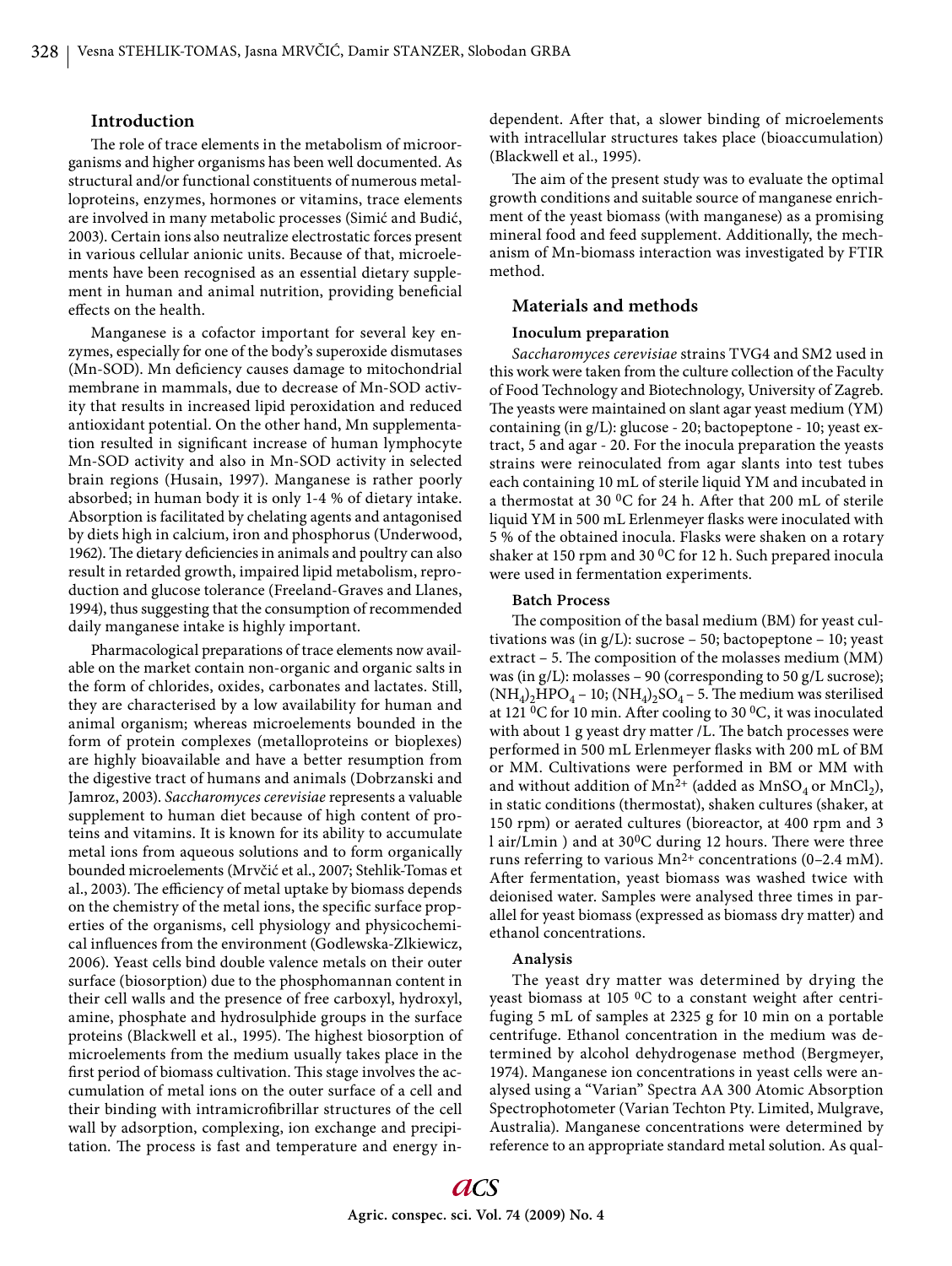ity control samples whey powder (IAEA-155) was used as commercial reference material. The analysis of variance was carried out with StatSoft, Inc. STATISTICA (data analysis soft ware system), version 7.1 (Tulsa, USA).

## **FT-IR spectroscopy**

The FT-IR spectra of two samples: dried blank biomass and biomass enriched with manganese were recorded. After incubation times, samples were taken and centrifuged at 2325 g, for 20 min. Yeast cells were washed twice with ultra pure water and dried in vacuum. The samples for FT-IR analysis were prepared by pressing powdered KBr pellets mixed with 1 % of ground powder of each samples and determined on a Bomem MB 100 Mid FT spectrophotometer (ABB Bomem, Quebec, Canada). The spectra were recorded in the region of  $2000 - 500$  cm<sup>-1</sup> at a resolution of 4 cm<sup>-1</sup>.

# **Results and discussion**

# The influence of manganese addition and media **composition on yeast growth and ethanol production**

The aim of the experiments was to illustrate the influence of manganese addition to different fermentation media on yield of biomass and ethanol. The rates of yeast growth and ethanol production influenced with Mn addition in sucrose and molasses media are presented in Fig. 1 and Fig. 2.

It has been reported that the addition of microelements in fermentation medium can increase the biomass yield (Bayer, 1983). Our results show (Fig. 1. and Fig. 2.) that the addition of Mn2+ to both media did not increase the growth of Saccharomyces cerevisiae SM2. The yeast growth was inhibited after Mn addition at higher concentrations into sucrose medium (Fig. 1). In the molasses medium the inhibitory effect of manganese ions has not been observed due to numerous organic ligands present in molasses that can bind metal ions (Azenha et al., 1995). Statistically significant ( $p$ <0.05) difference in inhibitory effect between different types of added manganese salts was observed in sucrose medium. The growth was significantly inhibited over 0.2 mM when  $Mn^{2+}$  was added as chloride or 0.8 mM when Mn<sup>2+</sup> was added as a sulpfate.

The ethanol yield decreased with the addition of  $Mn^{2+}$ in sucrose medium. The ethanol synthesis was significantly inhibited in media with  $Mn^{2+}$  concentration higher than 0.8 mM when Mn2+ was added as chloride or higher then 1.2  $m$ M when  $Mn^{2+}$  was added as sulphate. The results for the *Saccharomyces cerevisiae* TVG4 were almost the same (data not shown).

# **Incorporation of Manganese Ions into Yeast Biomass During Alcoholic Fermentation**

The influences of the added manganese salt type  $(0.6 \text{ mM})$ , inhibitory concentration of chloride but non-inhibitory concentration of sulphate), yeast strain, and cultivation conditions on the  $Mn^{2+}$  accumulation in the yeast biomass grown on sucrose medium are presented in Fig. 3. and Fig. 4. Metal ions are taken up by actively growing yeast cells through spe-



**Figure 1.** Yields of yeast biomass *S. cerevisiae* SM2 (o) and ethanol  $(\Delta)$  obtained after 12 h of fermentation, with the addition of  $0-2.4$  mM Mn<sup>2+</sup>; as sulphate (full symbol) or chloride (open symbol) to sucrose medium under shaken culture conditions.



**Figure 2.** Yields of yeast biomass yeast *S. cerevisiae* SM2 (o) and ethanol (Δ) obtained after 12 h of fermentation, with the addition of 0-2.4 mM  $Mn^{2+}$ ; as sulphate (full symbol) or chloride (open symbol) to molasses medium under shaken culture conditions.

cific membrane transporters.  $Mn^{2+}$  uptake is regulated by the posttranslational control of Smf1p and Smf2p trafficking and degradation. In order to be transported intracellularly metals should be in free ionic forms in yeast growth media (Godlewska-Zlkiewicz, 2006). So, with an equal concentration of manganese ions added to both media, there was a very low mass of ions incorporated into yeast biomass grown on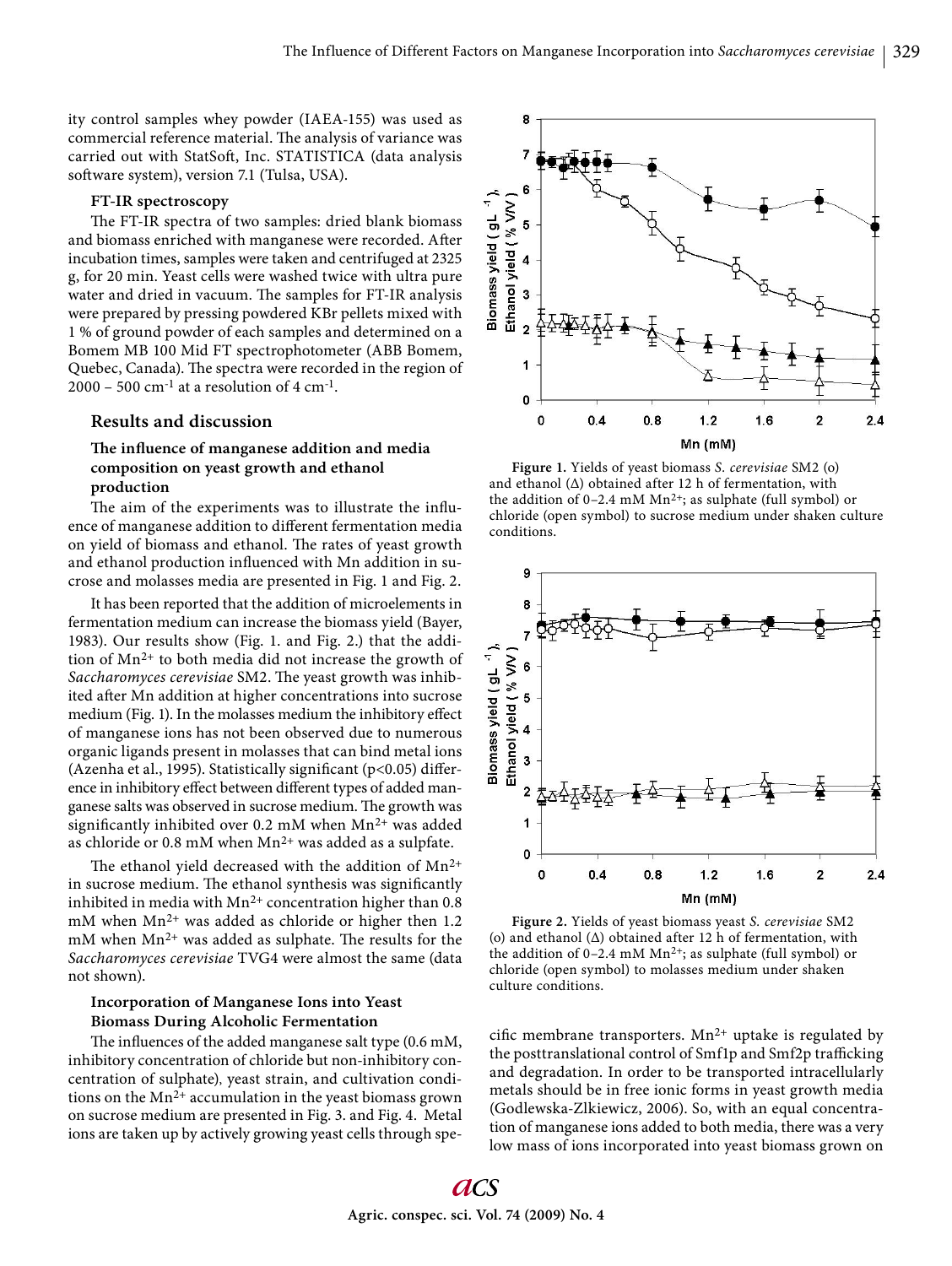

**Figure 3.** Accumulation of manganese in biomass of yeast *S. cerevisiae* SM2 with the addition of 0.6 mM Mn2+, added as chloride into sucrose medium: static conditions (-☐-), shaken culture (-o-) and aerated culture (- $\Delta$ -).



**Figure 4.** Accumulation of manganese in biomass of yeast *S. cerevisiae* SM2 (-o-) and *S. cerevisiae* TVG<sub>4</sub> (-□-) with the addition of 0.6 mM Mn<sup>2+</sup>; as chloride (open symbol) or sulphate (full symbol) into sucrose medium.

molasses medium when compared with the sucrose media (data not shown). This is why the kinetics of manganese incorporation into yeast biomass has been studied only in the sucrose media.

The kinetics presented in Fig. 3. show a substantial difference  $(p<0.05)$  in the rate and mass of the incorporated manganese under different aeration conditions. A higher amount of manganese was incorporated into the yeast biomass under a lower aeration. The highest value of incorporated manganese was obtained during the first six hours of fermentation in static conditions, while in aerated cultures the highest value was obtained during three hours of fermentation. Apparently, the rate of manganese ions incorporation in aerated cultures is highest during the first few hours when the vitality of the yeast cells is at maximum and when cell division is taking place. The results concur with findings that the highest uptake rates of various metal ions by yeast biomass occur in various growth phases. The maximum rate of iron incorporation into the yeast cells of *S. cerevisiae* in the molasses medium occurs in the first four hours of fermentation (Stehlik-Tomas et al., 2003), while the highest uptake of zinc occurs in the first hour of fermentation (Walker, 2004). Blackwell et al. (1995) claimed that the manganese uptake and toxicity is strongly dependent on the intracellular and extracellular magnesium concentrations. The results also show that the mass of the incorporated manganese ions was reduced towards the end of fermentation. It was reported that cells release metal ions as a consequence of the aging process and the reduction in the cell charge as well (Walker, 2004). Blazejak et al. (2002) explained the release of  $Mg^{2+}$  at the stationary growth stage of brewer's yeasts by activation of cell mechanisms to prevent the cell from magnesium supersaturation. Mixing during fermentation can be assumed to cause the release of those  $Mn^{2+}$ ions that are bound to extracellular groups in the cell wall.

Statistical analysis of the data presented in Fig. 4. has not pointed out any significant difference  $(p>0.05)$  in incorporated manganese ions between various strains of the yeast *S. cerevisiae*. On the other hand, type of added Mn<sup>2+</sup> salts and cultivation conditions have a statistically significant impact (p<0.05) on the incorporation of manganese. It is evident that higher amounts of manganese are incorporated if manganese is added as chloride. The comparison of these results with the results presented in Fig. 1 showed out that the inhibition of yeast growth with chloride was higher then with sulphate. Most probably, the reason for that is the concentration of free  $Mn^{2+}$  in the medium that can interact with yeast cell.  $Mn^{2+}$  is classified among hard/transitive cations (Avery and Tobin, 1993). Considering its electronegativity, charge and ionic radius, it binds preferentially to hard ligands. Stability of  $Mn^{2+}$  complex with hard anion  $SO_4^{2-}$  is higher than stability with soft anion, such as Cl- (Avery and Tobin, 1993). Thus, when  $Mn^{2+}$  is added in the form of chloride, its availability for interactions with groups on cell surface is higher, which correlates with prerequisite conditions of transporting metal into the yeast cell.

#### **FT-IR spectrum of** *S. cerevisiae*

The role of various functional groups in the mechanism of manganese binding can be defi ned by FT-IR spectroscopy. FT-IR spectra of microorganisms are usually divided into five regions (Naumann et al., 1991). These regions contain information from different cell components:  $3000 - 2800$  cm<sup>-1</sup>: fatty acids in the bacterial cell membrane; 1800 – 1400 cm-1: amide bands from proteins and peptides; 1400 – 1200 cm-1: region of proteins and fatty acids; 1200 – 900 cm-1: polysac-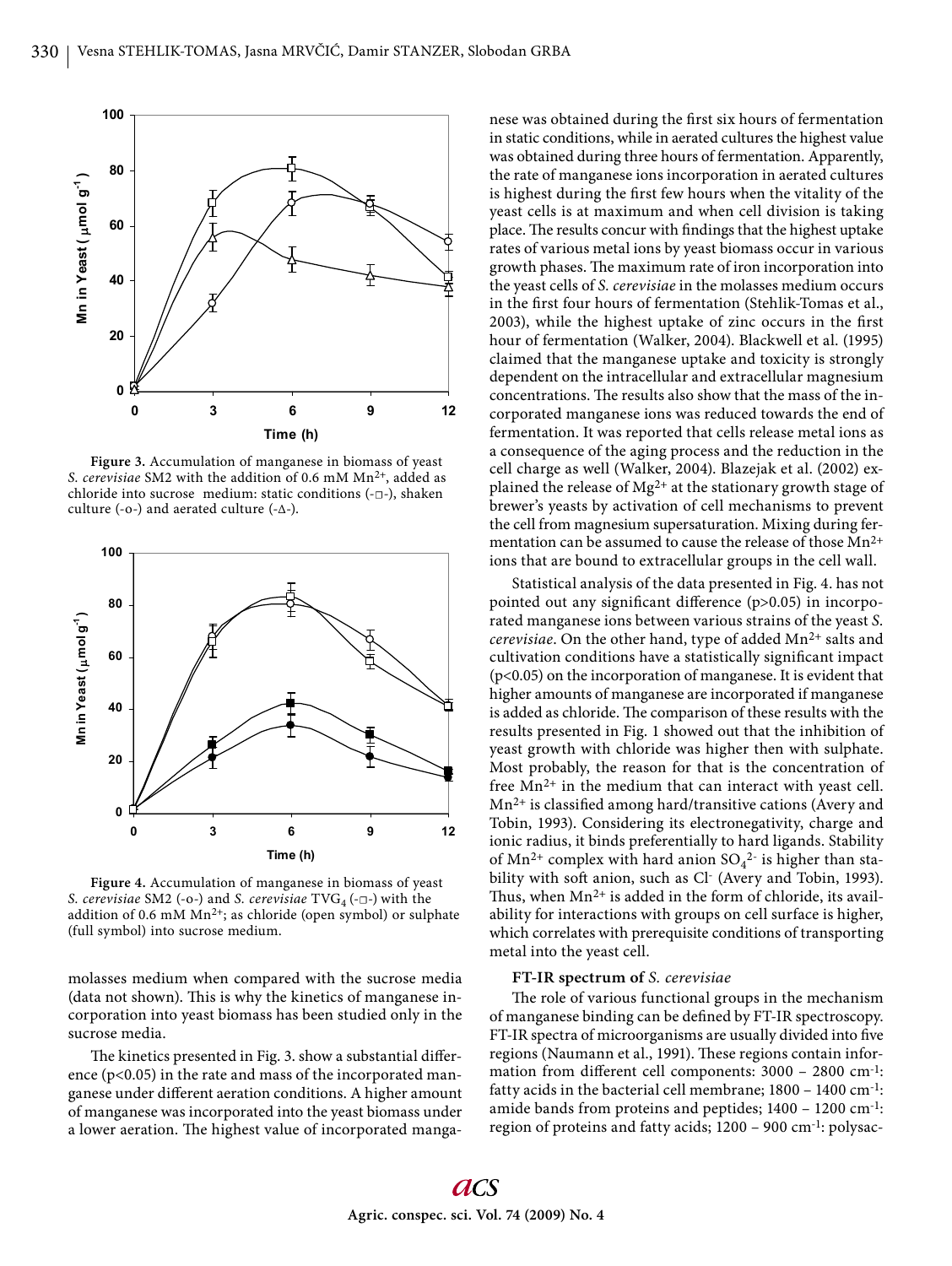

**Figure 5.** FT-IR spectra of *S. cerevisiae* SM2: blank biomass (A); biomass enriched with 0.6 mM Mn<sup>2+</sup> in form of MnSO<sub>4</sub> (B) and biomass enriched with 0.6 mM Mn in form of  $MnCl<sub>2</sub>$ (C) after 12 h of fermentation in shaken culture conditions on sucrose medium.

charides within the cell wall and 900 – 500 cm-1 region containing bands which cannot be assigned to special functional groups. The FT-IR spectra of blank (a) and manganese loaded yeast biomass (b, c) are presented in Fig.5.

The major IR absorption bands of the *S. cerevisiae* are peptides and saccharides (Lin et al., 2005). Because of that specific region of proteins and peptides and polysaccharides within the cell wall (2000 – 500 cm<sup>-1</sup>) was picking out. The spectrum of the blank biomass displays several typical functional groups; distinct and sharp adsorptions at 1653 cm-1 (N-H bending) and 1545 cm-1 (C-O stretching) indicating amide I and amide II band of amide bond in *N*-acetyl glucosamine polymer or of the protein peptide bond and 1456 cm<sup>-1</sup> indicating CH<sub>3</sub> bending in proteins. Absorptions at 1399 cm-1 and 1242 cm-1 indicate O-H bending and C-O stretching bands of the carboxylate ion group (COO- ). Also, distinct absorption peaks can be seen at  $1078$  cm<sup>-1</sup> and  $1046$  cm<sup>-1</sup>, indicating saccharides hydroxyl groups. In comparison between blank (A) and manganese loaded yeast biomass (B, C) it was observed that there was some shift in FT-IR spectra, due to metal binding process with yeast biomass. The shift in band intensity at 1242 cm-1 suggested manganese binding onto carboxyl groups of amino acids. Also, disappearance of peak at 1310 cm-1 can be observed, suggesting the involvement of N-H groups of secondary amide in manganese binding. Although the region of 900 – 500 cm $^{-1}$  is not specific for special functional groups, some authors reported adsorptions peaks near 900 cm-1 as a result of S-O stretching in sulfonate group (Pavasant et al., 2006). The shift in FT-IR spectrum in blank and manganese loaded yeast biomass in region 800- 900 cm-1 can also be observed. Although the experiments have shown significant impact of manganese salt type on the mass of incorporated manganese ions in yeast biomass, no change has been observed in any of the characteristic absorbance peaks between yeast biomass loaded with sulphate (Fig 5 - B) or chloride (Fig 5 - C) manganese salts, suggesting the same mechanism of manganese binding.

# **Conclusions**

Our study showed that the higher concentration of free Mn2+ in a medium causes higher inhibition of fermentation. This inhibition strongly depends on the type of Mn-salt and on media composition. Also, incorporation of Mn2+ into yeast cells depends on the aeration conditions (it is higher in static than in aerobic conditions) and does not depend on the *S. cerevisiae* strain. Type of Mn-salt (stability of complex) influences availability of  $Mn^{2+}$  in media and consequently strongly influences the accumulation of manganese in *S. cerevisiae*. We have determined marginal concentration of manganese above which growth and ethanol production inhibitions occur. This marginal concentration is optimal for the production of manganese enrichment yeast biomass. On the other hand, although the incorporation of  $Mn^{2+}$  into the yeast is higher in static than in shaken or aerated culture conditions, aerobic conditions seem to be a more promising way for Mn removal from solution because of usual higher biomass yield. The *S*. *cerevisiae* strains were chosen for this study because this yeast possesses several attributes as a biomineral nutrient, including safety (non-pathogenicity), availability (economy), welldeveloped technology, public acceptability and nutritional value. The change of FT-IR spectrum of manganese loaded yeast biomass in proteins region indicates manganese ions in the form of metalloproteins complex in yeast biomass. This demonstrates that *S. cerevisiae* can be employed for trace enrichment with manganese.

## **References**

- Avery S.V., Tobin J.M. (1993). Mechanism of adsorption of hard and soft metal ions to *Saccharomyces cerevisiae* and influence of hard and soft anions. Appl Environ Microbiol 59: 2851-2856
- Azenha M., Vasconcelos T., Cabral J.P.S. (1995). Organic ligands reduce copper toxicity in *Pseudomonas syringae*. Environ Toxicol Chem 14(3): 369-373
- Bayer K. (1983). Trace element supplementation of cheese whey for the production of feed yeast. J Dairy Sci 66: 214-220
- Bergmeyer H.U. (1974). Methods of Enzymatic Analysis. Academic Press, New York.
- Blackwell K.J., Singleton I., Tobin J.M. (1995). Metal cation uptake by yeast: a review. Appl Microbiol and Biotechnol 43: 579-584
- Blazejak S., Duszkiewicz-Reinhard W., Gniewosz M., Rostkowska Demner E. (2002). The study of *Saccharomyces cerevisiae* brewery yeast strain capacity of binding with magnesium in dynamic conditions. EJPAU 5(2): 1-8
- Dobrzanski Z., Jamroz D. (2003). Bioavailability of selenium and zinc supplied to the feed for laying hens in organic and inorganic form. EJPAU 6: 1-8
- Freeland-Graves, J., and Llanes, C (1994). Models to study manganese deficiency. In Manganese in Health and Disease (D. J. Klimis-Tavantzis, Ed.), CRC Press, Boca Raton, USA.115–120
- Godlewska-Zlkiewicz B. (2006). Microorganisms in inorganic chemical analysis. Anal Bioanal Chem 38(4): 114-123
- Husain S. (1997). The effect of chronic exposure of manganese on antioxidant enzymes in different regions of rat brain. Neurosci Res Commun 21: 135-144